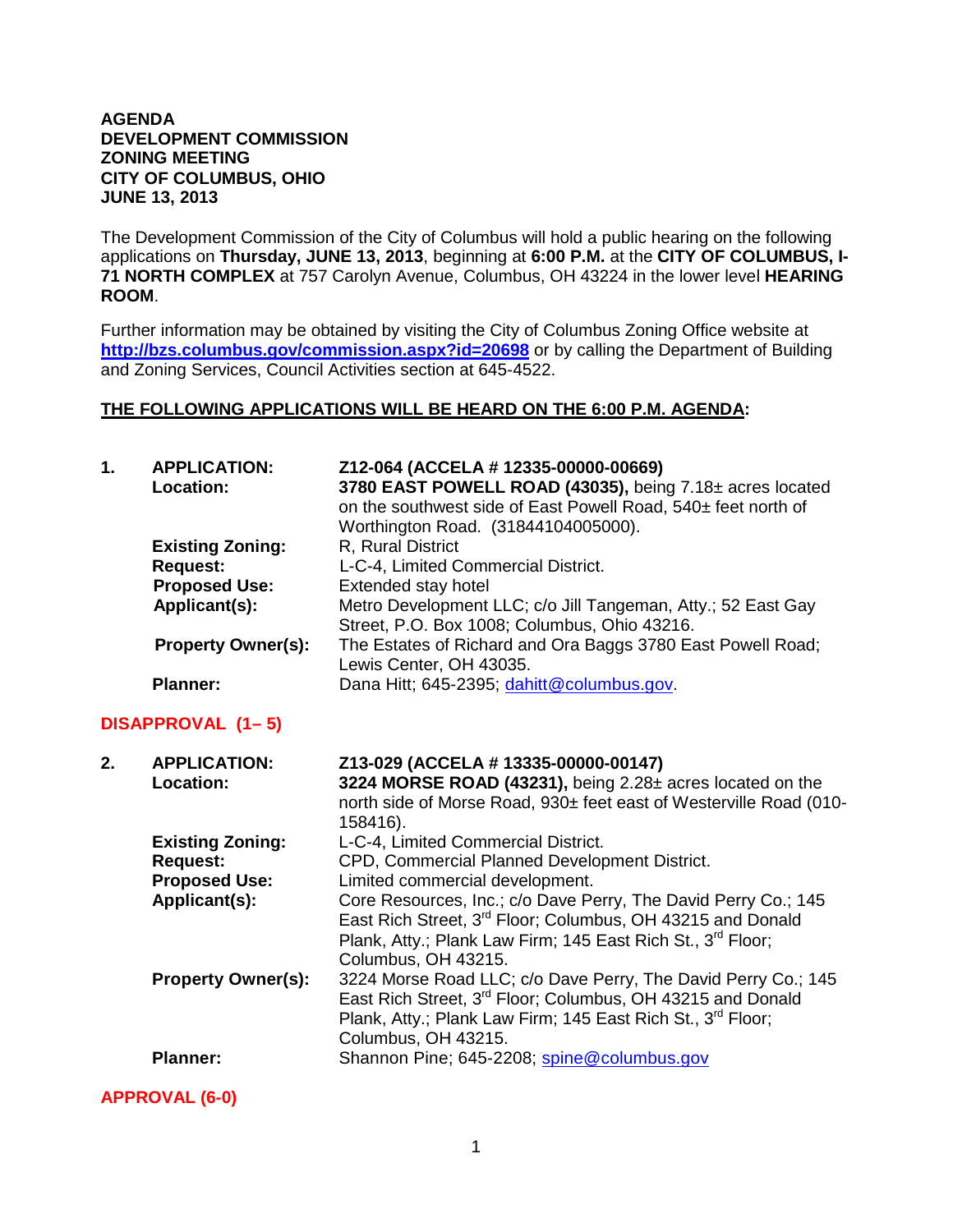| 3. | <b>APPLICATION:</b><br><b>Location:</b><br><b>Existing Zoning:</b><br><b>Request:</b><br><b>Proposed Use:</b><br>Applicant(s):<br><b>Property Owner(s):</b><br><b>Planner:</b> | Z13-007 (ACCELA # 13335-00000-00067)<br>5700 NORTH HAMILTON ROAD (43230), being 2.91± acres<br>located on the east side of Hamilton Road, 438± feet north of<br>Preserve Boulevard (545-175660).<br>CPD, Commercial Planned Development District.<br>CPD, Commercial Planned Development District.<br>Commercial development.<br>Hamilton II Retail LLC; c/o Melanie Wollenberg; 445 Hutchinson<br>Avenue, Suite 800; Columbus, OH 43235.<br>The Applicant.<br>Shannon Pine; 645-2208; spine@columbus.gov |
|----|--------------------------------------------------------------------------------------------------------------------------------------------------------------------------------|-----------------------------------------------------------------------------------------------------------------------------------------------------------------------------------------------------------------------------------------------------------------------------------------------------------------------------------------------------------------------------------------------------------------------------------------------------------------------------------------------------------|
|    | <b>APPROVAL (6-0)</b>                                                                                                                                                          |                                                                                                                                                                                                                                                                                                                                                                                                                                                                                                           |
| 4. | <b>APPLICATION:</b><br><b>Location:</b>                                                                                                                                        | Z13-032 (ACCELA # 13335-00000-00212)<br>930 BETHEL ROAD (43214), being 3.38± acres located on the<br>north side of Bethel Road, 385± feet east of Postlewaite Road<br>$(010-151847)$ .                                                                                                                                                                                                                                                                                                                    |
|    | <b>Existing Zoning:</b><br><b>Request:</b><br><b>Proposed Use:</b><br>Applicant(s):                                                                                            | L-C-2, Limited Commercial District.<br>CPD, Commercial Planned Development District.<br>Expansion of existing medical office building.<br>ENT Investments-Bethel Surgery Ltd.; c/o Donald Plank, Plank Law<br>Firm; 145 East Rich St., 3 <sup>rd</sup> Floor; Columbus, OH 43215.                                                                                                                                                                                                                         |
|    | <b>Property Owner(s):</b>                                                                                                                                                      | The Applicant.                                                                                                                                                                                                                                                                                                                                                                                                                                                                                            |

# **APPROVAL (6-0)**

**Property Owner(s):<br>Planner:** 

| 5. | <b>APPLICATION:</b><br><b>Location:</b> | Z13-022 (ACCELA # 13335-00000-00133)<br>3355 SOUTH HIGH STREET (43207), being 1.7± acres located on<br>the west side of South High Street, 834± feet north of West<br>Williams Road (010-112334; Far South Columbus Area<br>Commission). |
|----|-----------------------------------------|------------------------------------------------------------------------------------------------------------------------------------------------------------------------------------------------------------------------------------------|
|    | <b>Existing Zoning:</b>                 | C-4, Commercial District.                                                                                                                                                                                                                |
|    |                                         | $(\preccurlyeq)$<br>$\supset$<br>$\equiv$<br>$\circ$                                                                                                                                                                                     |
|    | <b>Request:</b>                         | L-M, Limited Manufacturing District.                                                                                                                                                                                                     |
|    | <b>Proposed Use:</b>                    | Wholesale supply.                                                                                                                                                                                                                        |
|    | Applicant(s):                           | JC Roofing Supply; c/o Jeffrey L. Brown, Atty.; Smith and Hale; 37                                                                                                                                                                       |
|    |                                         | West Broad Street, Suite 725; Columbus, OH 43215.                                                                                                                                                                                        |
|    | <b>Property Owner(s):</b>               | Claudia M. Jayne; c/o Jonathan G. Jayne; 1535 Keystone Avenue;                                                                                                                                                                           |
|    |                                         | Dayton, OH 45403.                                                                                                                                                                                                                        |
|    | <b>Planner:</b>                         | Shannon Pine; 645-2208; spine@columbus.gov                                                                                                                                                                                               |
|    |                                         |                                                                                                                                                                                                                                          |

Shannon Pine, 645-2208, [spine@columbus.gov](mailto:spine@columbus.gov)

## **TABLED**